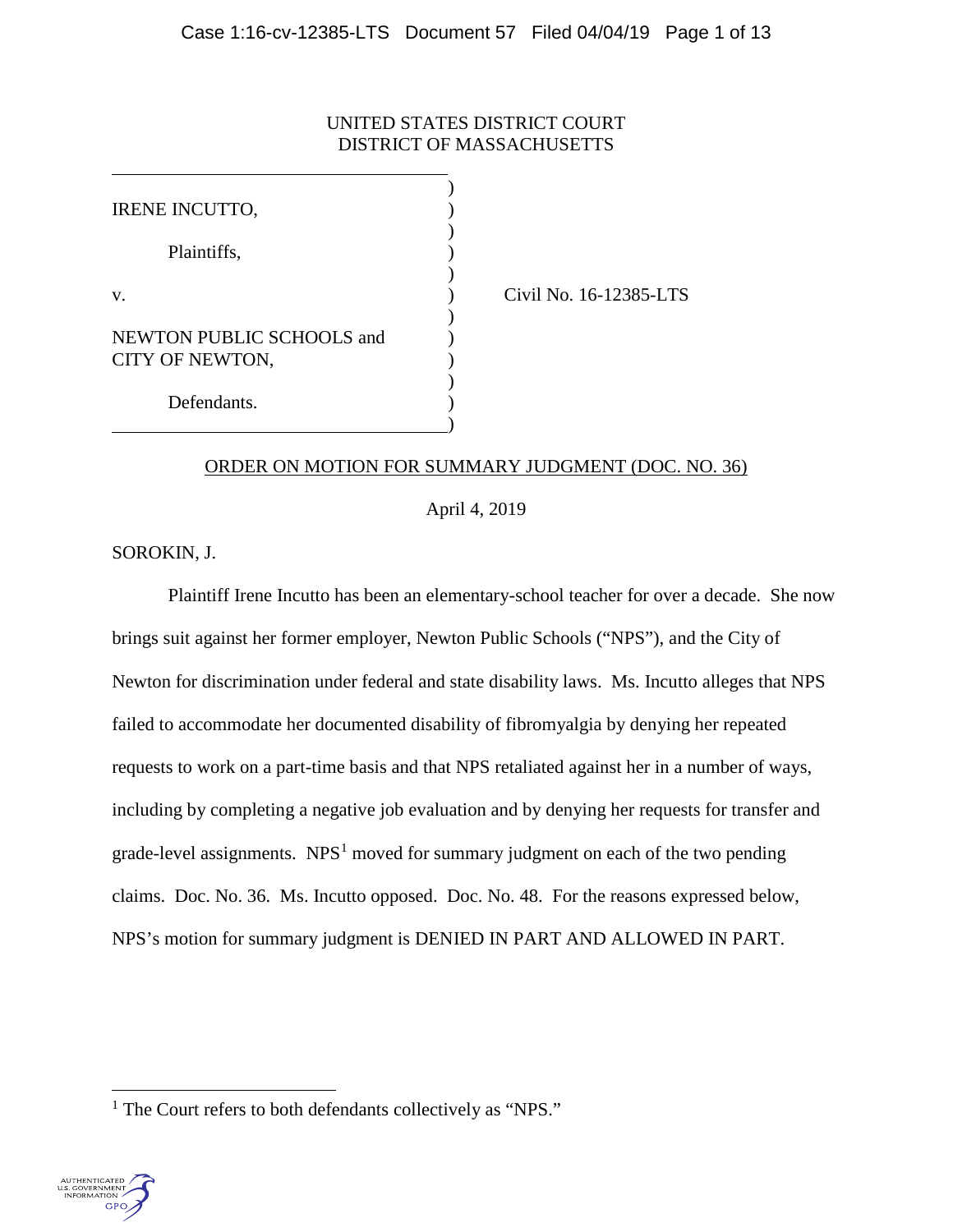## I. Count I: Failure to Accommodate

The Americans with Disabilities Act ("ADA")<sup>[2](#page-1-0)</sup> prevents employers from discriminating "against a qualified individual on the basis of disability in regard to job application procedures, the hiring, advancement, or discharge of employees, employee compensation, job training, and other terms, conditions, and privileges of employment." 42 U.S.C. § 12112(a). A "qualified individual" is "an individual who, with or without reasonable accommodation, can perform the essential functions of the employment position that such individual holds or desires." Id.  $§ 12111(8).$ 

[T]o survive an adverse summary judgment on a failure-to-accommodate claim, a plaintiff must point to sufficient evidence showing that (a) she is disabled within the ADA's definition; that (b) she could perform the job's essential functions either with or without a reasonable accommodation; and that (c) the employer knew of her disability, yet failed to reasonably accommodate it.

Lang v. Wal-Mart Stores E., L.P., 813 F.3d 447, 454 (1st Cir. 2016). For purposes of summary judgment, the parties agree that Ms. Incutto satisfies prong (a), and NPS moves for summary judgment only on prongs (b) and (c). The Court considers this dispute in light of the familiar standard for summary judgment, drawing all reasonable inferences in Ms. Incutto's favor and resolving all disputed issues of material fact in her favor. See LeBlanc v. Great Am. Ins. Co., 6 F.3d 836, 841 (1st Cir. 1993) (the Court is "obliged to view the record in the light most favorable to the nonmoving party, and to draw all reasonable inferences in the nonmoving party's favor.").

As the employer, NPS bears the burden of establishing the essential functions of Ms. Incutto's position. See Lang, 813 F.3d at 454 ("the employer bears the burden of showing that a fought-over job function is essential"). "An essential function is one that is 'fundamental' to a

<span id="page-1-0"></span><sup>&</sup>lt;sup>2</sup> The Court notes "that Chapter 151B is considered the Massachusetts analogue to the [ADA]." Jones v. Walgreen Co., 679 F.3d 9, 13 (1st Cir. 2012) (quotation marks and citations omitted). Accordingly, the analysis of Ms. Incutto's federal and state law claims is identical. Id.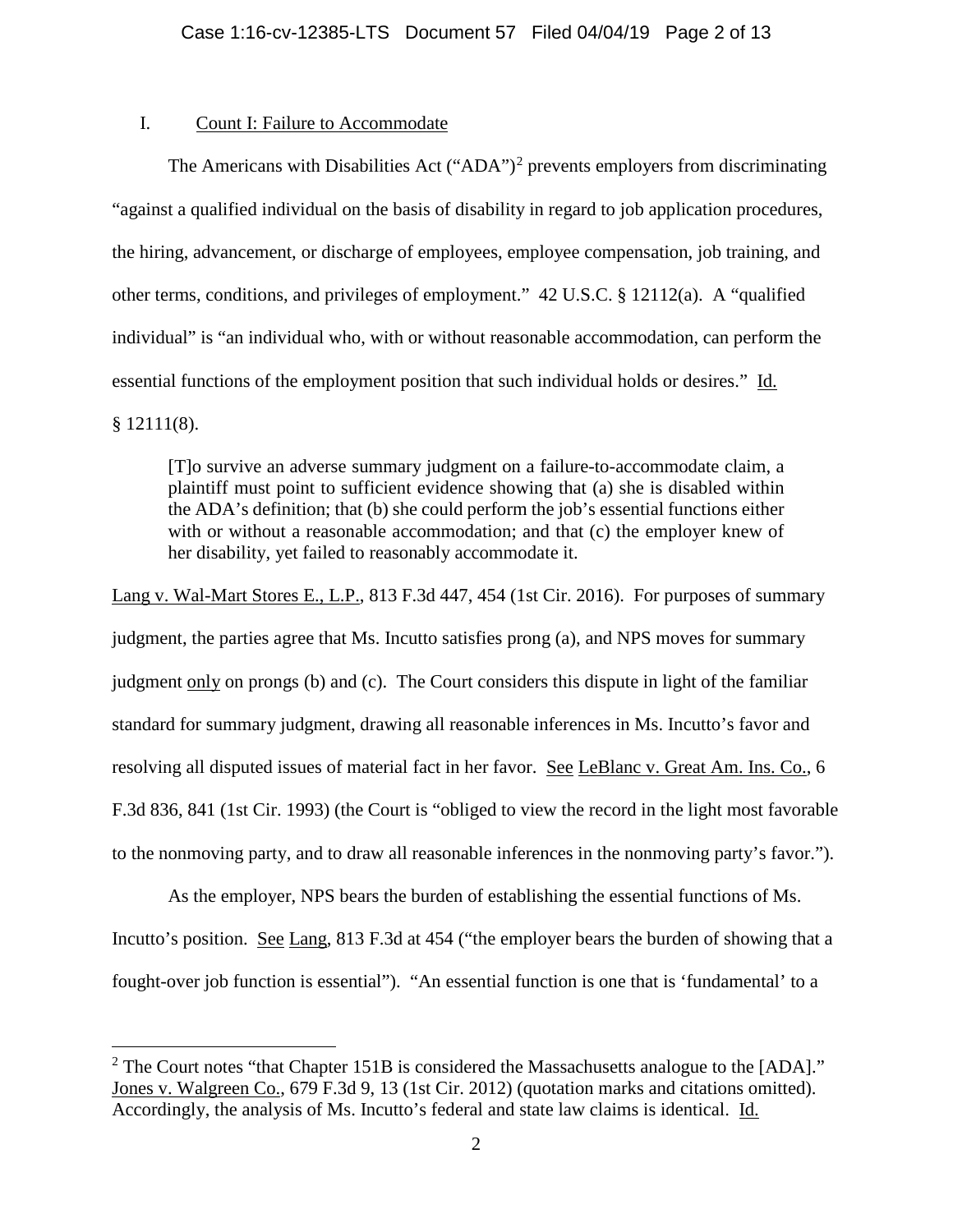#### Case 1:16-cv-12385-LTS Document 57 Filed 04/04/19 Page 3 of 13

position," which requires a "case-by-case determination." Sepulveda-Vargas v. Caribbean Restaurants, LLC, 888 F.3d 549, 553 (1st Cir. 2018).

In making this case-by-case determination, the ADA instructs [courts] to give consideration "to the employer's judgment as to what functions of a job are essential, and if an employer has prepared a written description before advertising or interviewing applicants for the job, this description shall be considered evidence of the essential functions of the job."

Id. (quoting 42 U.S.C. § 12111(8)). Other considerations include "the consequences of not requiring the incumbent to perform the function, the work experience of past incumbents in the job, and the current work experience of incumbents in similar jobs." Id. (quoting 29 C.F.R.  $§ 1630.2(n)(3)$ .

Admittedly, in attendance cases, the inquiry into "essential function" and "reasonable accommodation" is somewhat muddled, and "courts vary in their treatment of attendance problems in the ADA context." Ward v. Massachusetts Health Research Inst., Inc., 209 F.3d 29, 33 (1st Cir. 2000). The Court follows the guidance of the First Circuit and "proceed[s] by considering first whether attendance is an essential function of [Ms. Incutto's] position, and second, if it is not an essential function, is a modified schedule a reasonable accommodation that will allow [Ms. Incutto] to perform the essential functions of [her] job." Id. at 34.

In August 2013, when Ms. Incutto informed NPS of her medical condition and requested part-time work, she was then a full-time employee. [Doc. No. 45](https://ecf.mad.uscourts.gov/doc1/09519076023) ¶ 21. In the spring of 2012, she had interviewed for and accepted a "full-time" position. Id. ¶[ 19-22. Indeed, she was specifically asked about her commitment to a full-time position. Doc. No. 37-1 at 145 (deposition of Principal Kathleen Smith, who stated, "I recall one of the other elementary school principals stopping the interview to say [to Ms. Incutto], 'I want to remind you this is for a fulltime position. Is that what you're interested in?'").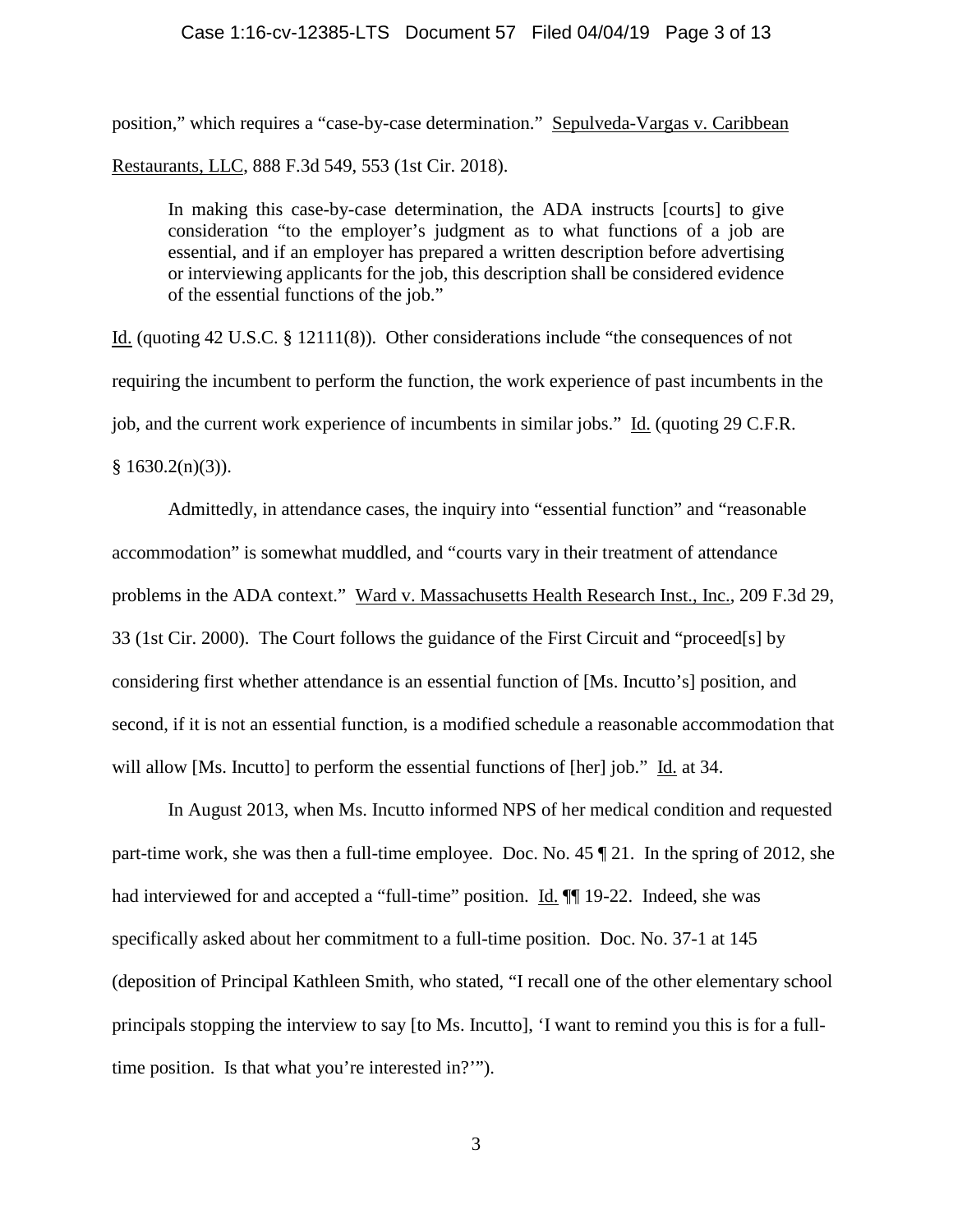#### Case 1:16-cv-12385-LTS Document 57 Filed 04/04/19 Page 4 of 13

The evidence establishes that in NPS, "[f]ull-time classroom teachers are required to be present in the school building during [school] hours," which are essentially 8:20 am to 3:00 pm, Monday through Friday. [Doc. No. 45](https://ecf.mad.uscourts.gov/doc1/09519076023) ¶¶ 79-80. As common sense suggests, and Ms. Incutto does not dispute, the position of an elementary school classroom teacher is simply not the type of position that one can perform during off-hours or by telecommuting, for example. That said, the record in this case also includes evidence that in previous school years (2006 through 2009), Ms. Incutto worked part-time by job-sharing. Id. ¶¶ 7-8. Additionally, every school year from 2008- 09 through 2017-18, between three and seven elementary classroom teaching positions were jobshared between two teachers. [Doc. No. 45-](https://ecf.mad.uscourts.gov/doc1/09519076023)1 at 65-67. In fact, in the spring of 2013, when Ms. Incutto inquired about the possibility of a job-share during the 2013-14 school year, her principal was receptive and suggested she speak to another teacher about the possibility of such an arrangement. Id. at 11. Moreover, between 2013 and 2016, when Ms. Incutto was seeking parttime employment by way of a job-share, multiple job-share or part-time positions became available within NPS. Id. at 65-66.

NPS contends that full-time work was an essential function of Ms. Incutto's position as a teacher. That is, because Ms. Incutto had a full-time teaching position, her full-time (8:20 am to 3:30 pm Monday through Friday) presence in the school was required. Because the undisputed evidence establishes that Ms. Incutto could not work full-time due to her disability, NPS seeks summary judgment in its favor. However, the summary judgment record establishes that Ms. Incutto was able to perform all of the essential functions of her kindergarten position, other than full-time presence in the classroom.

While a jury may well accept NPS's position that full-time classroom presence is an essential function of the particular job Ms. Incutto held, this is not a required finding. "Inquiry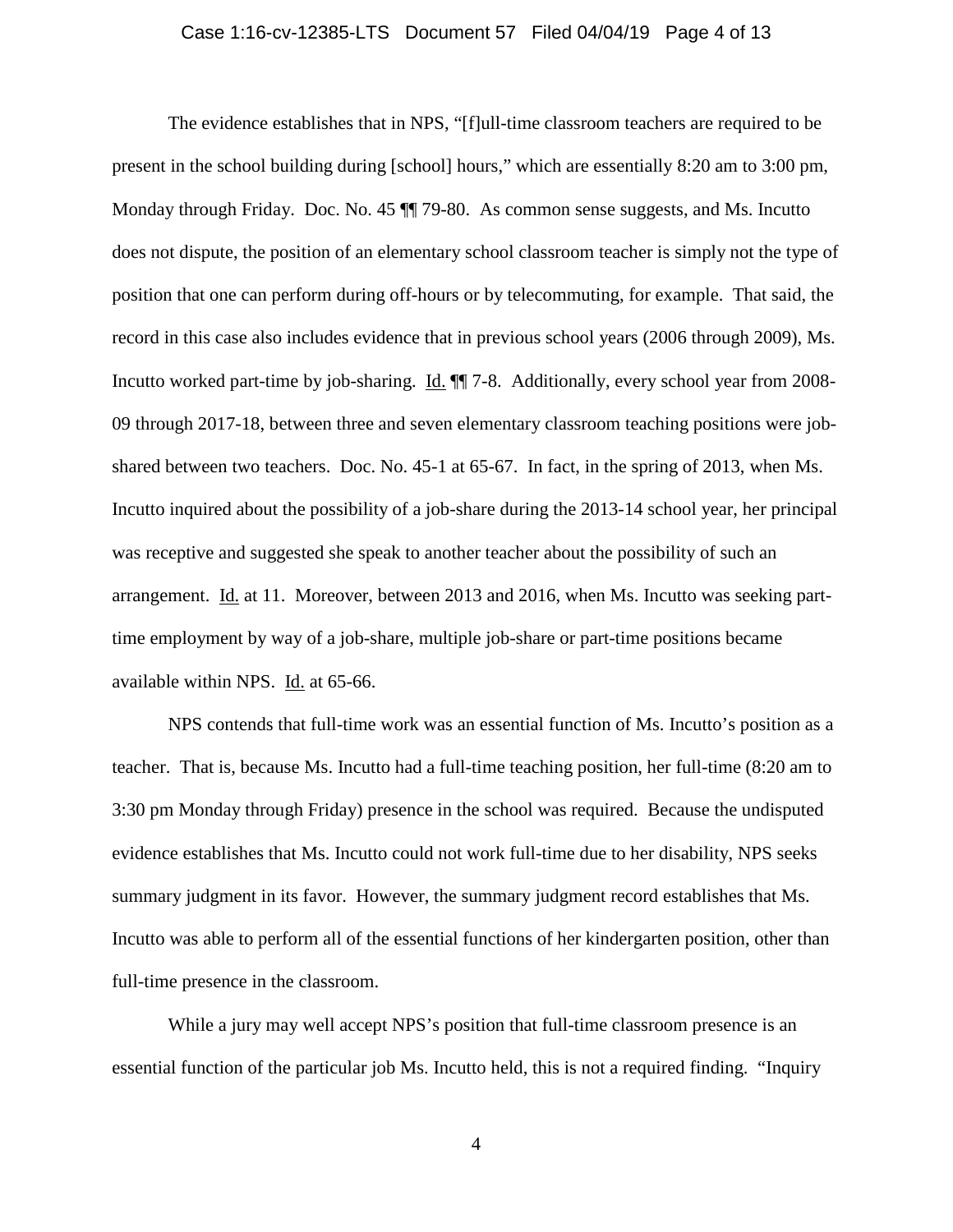#### Case 1:16-cv-12385-LTS Document 57 Filed 04/04/19 Page 5 of 13

into whether a particular function is essential initially focuses on whether the employer actually requires employees in the position to perform the functions that the employer asserts are essential." Rooney v. Sprague Energy Corp., 581 F. Supp. 2d 94, 105 (D. Me. 2008) (quoting Benson v. Nw. Airlines, Inc., 62 F.3d 1108, 1113 (8th Cir. 1995)). On the record before the Court, the position of elementary school teacher is not inherently, nor as implemented by NPS, a job that required performance by a single teacher all day, every day, for each classroom of elementary students. Thus, as a matter of fact, the jury could determine that Ms. Incutto's "job" was "elementary school teacher," rather than "full-time teacher," especially in light of the considerations identified by the First Circuit for determining whether a function is essential.

This is particularly so because at summary judgment, NPS has not asserted that continuity with a single teacher in each classroom is essential (i.e. the job always requires fulltime presence of the same teacher in each classroom) nor has it asserted that idiosyncratic scheduling considerations preclude an accommodation for partial attendance or job sharing. Cf. Sepulveda-Vargas, 888 F.3d at 554 ("We have previously explained that such 'idiosyncratic characteristics as scheduling flexibility' should be considered when determining the essentiality of a job function.") (quoting Calero-Cerezo v. U.S. Dep't of Justice, 355 F.2d 6, 22 (1st Cir. 2004)). Accordingly, there exists a genuine dispute of material fact as to whether an essential function of Ms. Incutto's job was full-time presence by the same teacher in the classroom.

NPS also argues that even if Ms. Incutto was in fact a qualified individual, her failure to accommodate claim still fails because her request to work part-time was "per se unreasonable within the meaning of the ADA." [Doc. No. 37 at 23.](https://ecf.mad.uscourts.gov/doc1/09519006142?page=23) In so arguing, NPS relies heavily on Phelps v. Optima Health, Inc., in which the First Circuit held that "[a]n employer is not required by the ADA to create a new job for an employee, nor to re-establish a position that no longer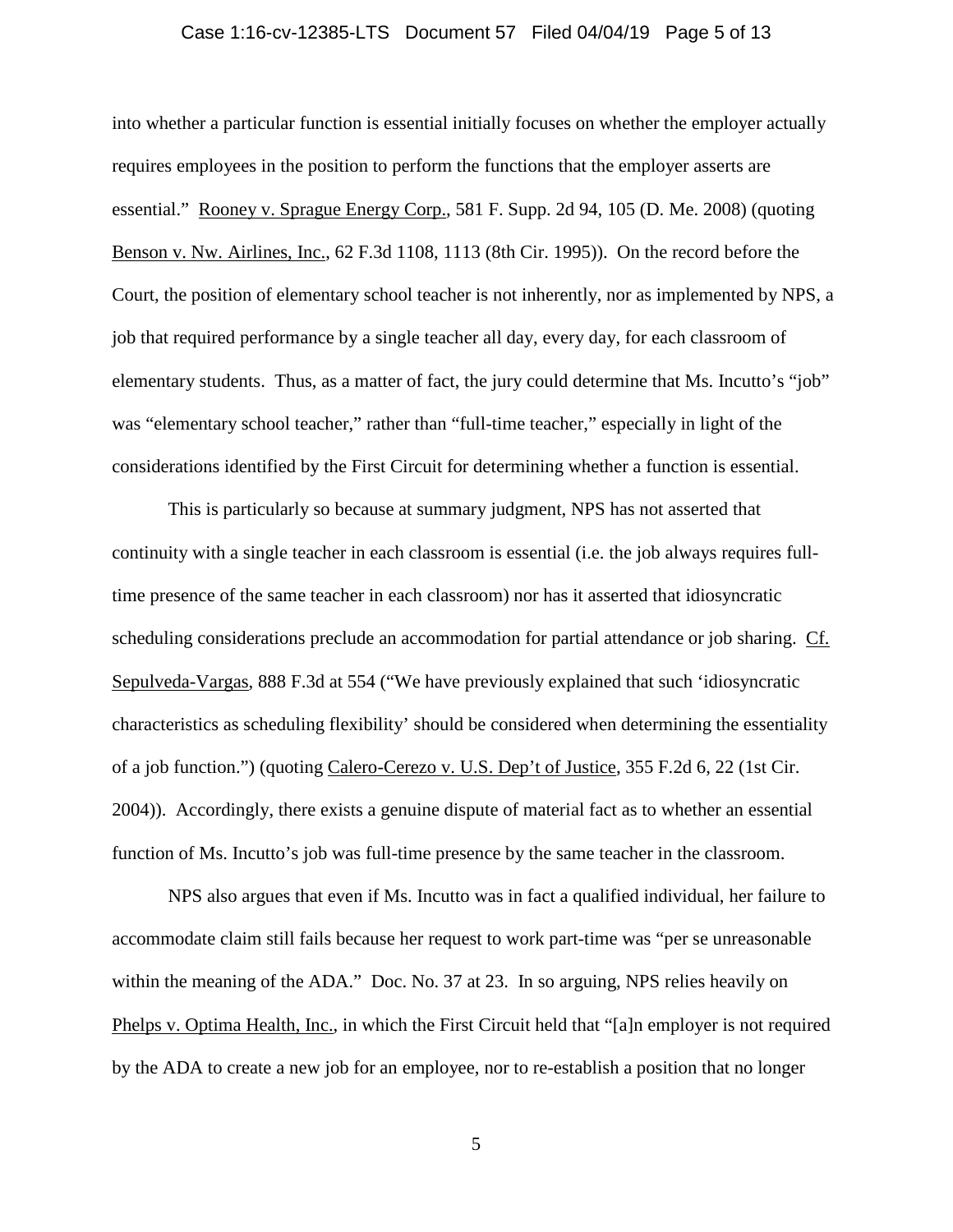#### Case 1:16-cv-12385-LTS Document 57 Filed 04/04/19 Page 6 of 13

exists." 251 F.3d 21, 27 (1st Cir. 2001). In Phelps, the plaintiff was a nurse who was physically unable to lift fifty pounds, which the Circuit held was an essential function of her job. Id. In so holding, the Circuit noted that although the plaintiff had previously engaged in job-sharing with other nurses who covered her lifting responsibilities, this fact did not defeat the employer's contention that lifting fifty pounds was an essential function of her job. Id. Because the First Circuit held that "an employer need not exempt an employee from performing essential functions, nor need it reallocate essential functions to other employees," id., the employer was not required under the ADA to engage in job-sharing as a reasonable accommodation.

While the holding in Phelps offers support for NPS, after careful consideration, the Court concludes that Phelps does not govern summary judgment in this case. The plaintiff in Phelps was unable to perform an essential function of the nursing job she held—lifting objects above fifty pounds. Here, Ms. Incutto (at least for summary judgment purposes) was at all times able to perform all of the functions of the job of kindergarten teacher (she could teach all the relevant subjects and required no exemption from any particular task), though admittedly she could only perform them on a part-time, rather than full-time basis. Because the Court does not find that full-time classroom presence by the same teacher was necessarily an essential function of Ms. Incutto's job, this case differs materially from Phelps and is not controlled by the disposition there.<sup>[3](#page-5-0)</sup> Given the job-sharing evidence described above, Ms. Incutto has satisfied her burden to

<span id="page-5-0"></span> $3$  The Court notes that the evidence in Phelps about the employer's previous willingness to provide the plaintiff with accommodations, though not relevant to the essential functions analysis, may be relevant to questions relating to the reasonable accommodation analysis. See Rooney, 581 F. Supp. 2d at 104 n.4. However, it also notes that the prior accommodations at issue in Phelps were informal accommodations; one was provided by the plaintiff's sister and coworker and the other was a restructuring of her job informally allowed by her supervisor but not approved by Human Resources. 251 F.3d at 24-26. These were, as one court termed it, "special arrangements." Barlucea Matos v. Corporacion del Fondo del Seguro del Estado, No. CIV. 10- 1868-GAG, 2013 WL 1010558, at \*7 (D.P.R. Mar. 14, 2013). In Ms. Incutto's case, the job-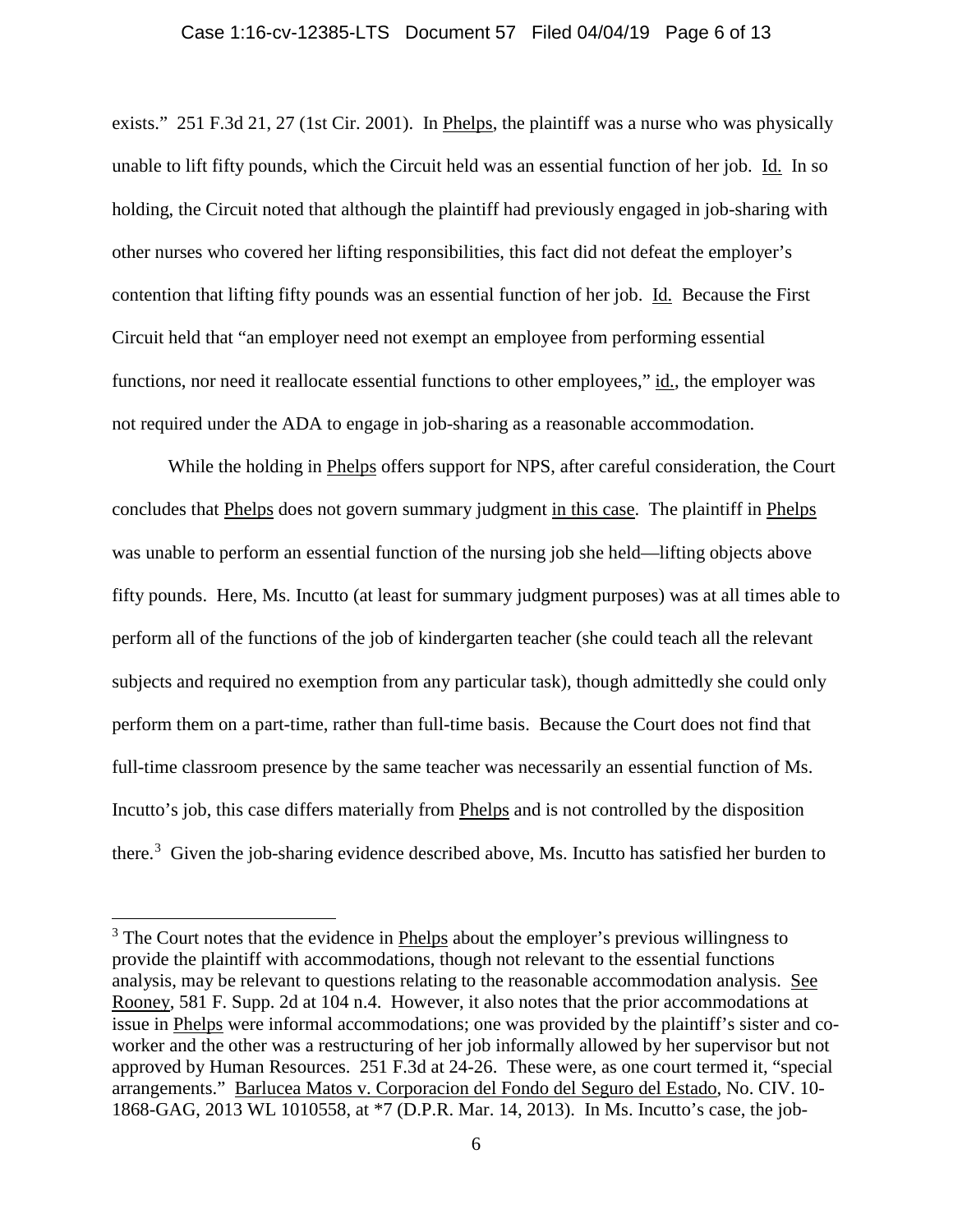### Case 1:16-cv-12385-LTS Document 57 Filed 04/04/19 Page 7 of 13

establish that the proposed accommodation—part-time work—is reasonable, at least at summary judgment.<sup>[4](#page-6-0)</sup>

Finally, latent within NPS's argument is the premise that it hired Ms. Incutto for a "fulltime" position in 2013 and that shifting her to a part-time position necessarily would have either changed the essential functions of her job or been an unreasonable accommodation. But that is only so if the full-time attribute of her job is essential or if working part-time is per se unreasonable. For the reasons stated, neither is true at the summary judgment stage. NPS did not move for summary judgment on the grounds that allowing Ms. Incutto to work part-time would have been unreasonable given the particular circumstances of her employment or that doing so would have imposed an undue hardship<sup>[5](#page-6-1)</sup> on NPS. Accordingly, such questions are not now before the Court and are properly reserved for trial.

Therefore the motion for summary judgment, [Doc. No. 36,](https://ecf.mad.uscourts.gov/doc1/09519006129) is DENIED on Count I.

### II. Count II: Retaliation

 $\overline{a}$ 

"To establish a prima facie claim of retaliation, it is incumbent for a plaintiff to show that he was engaged in protected conduct, that he was subject to an adverse employment action, and that there was a causal connection between the adverse employment action and the conduct."

shares were formally approved by NPS. [Doc. No. 45](https://ecf.mad.uscourts.gov/doc1/09519076023) ¶¶ 7-8. Such differences may be relevant at trial, but that question is not now before the Court.

<span id="page-6-0"></span><sup>&</sup>lt;sup>4</sup> Considerations such as the difficulty of finding someone with whom Ms. Incutto could jobshare, possible limits on the number of job-shares for administrative or budgetary reasons, and other considerations may bear, in this case, on the burden the requested accommodation imposes. NPS bears the burden of proof on this point and has not argued it in support of summary judgment.

<span id="page-6-1"></span> $\frac{5}{3}$  "[U]nder the ADA, 'the term discriminate includes ... not making reasonable accommodations to the known physical or mental limitations of an otherwise qualified individual with a disability ..., unless [the employer] can demonstrate that the accommodation would impose an undue hardship on the operation of the business of [the employer]."" Higgins v. New Balance Athletic Shoe, Inc., 194 F.3d 252, 264 (1st Cir. 1999) (quoting 42 U.S.C. § 12112(b)(5)(A)) (alterations in original).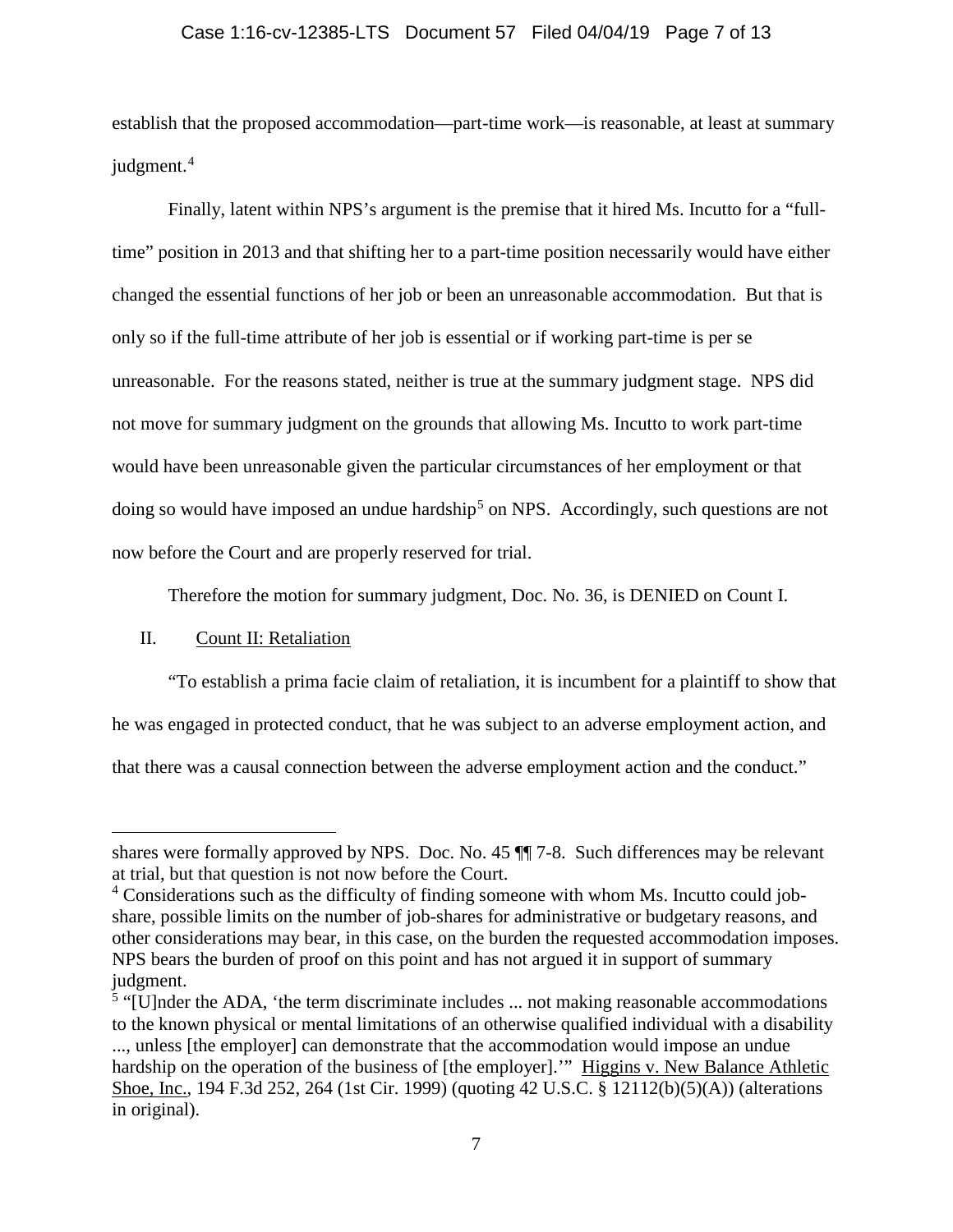#### Case 1:16-cv-12385-LTS Document 57 Filed 04/04/19 Page 8 of 13

Sepulveda-Vargas, 888 F.3d at 555. To establish that he suffered an adverse employment action, "a plaintiff must show that a reasonable employee would have found the challenged action materially adverse, which in this context means it well might have dissuaded a reasonable worker from making or supporting a charge of discrimination." Burlington N. & Santa Fe Ry. Co. v. White, 548 U.S. 53, 68 (2006).

Ms. Incutto identifies two types of protected activity in which she was engaged: her repeated requests for accommodation and her filing of two complaints with the Massachusetts Commission Against Discrimination ("MCAD") in April 2014 and August 2016. [Doc. No. 45-](https://ecf.mad.uscourts.gov/doc1/09519076023)1 at 87. "Requesting an accommodation is protected conduct for purposes of the ADA's retaliation provision," Freadman v. Metro. Prop. & Cas. Ins. Co., 484 F.3d 91, 106 (1st Cir. 2007), as is "the filing of administrative complaints," Valentin-Almeyda v. Municipality of Aguadilla, 447 F.3d 85, 94 (1st Cir. 2006). In this case, NPS concedes that Ms. Incutto has met her burden on the first element of a retaliation claim. [Doc. No. 37 at 30.](https://ecf.mad.uscourts.gov/doc1/09519006142?page=30)

However, NPS contests both the second and third elements, arguing that Ms. Incutto has neither identified an employment action which was "materially adverse" nor offered any evidence to show that such action was causally connected to her protected conduct. [Doc. No. 37](https://ecf.mad.uscourts.gov/doc1/09519006142?page=30)  [at 30.](https://ecf.mad.uscourts.gov/doc1/09519006142?page=30) Ms. Incutto identifies six actions which she argues are "adverse employment actions" for purposes of her retaliation claim: (1) the denial of at least two days per week of leave from October 2013 through May 2016; (2) a negative job evaluation in 2014; (3) the Underwood principal's decision to investigate a parent complaint in September 2014 and the subsequent placement of the parent's complaint in Ms. Incutto's file even though the principal dismissed it; (4) the failure to transfer her out of her position in Underwood Elementary School; (5) the refusal to consider her for the two-part time Intervention Specialist positions which were available for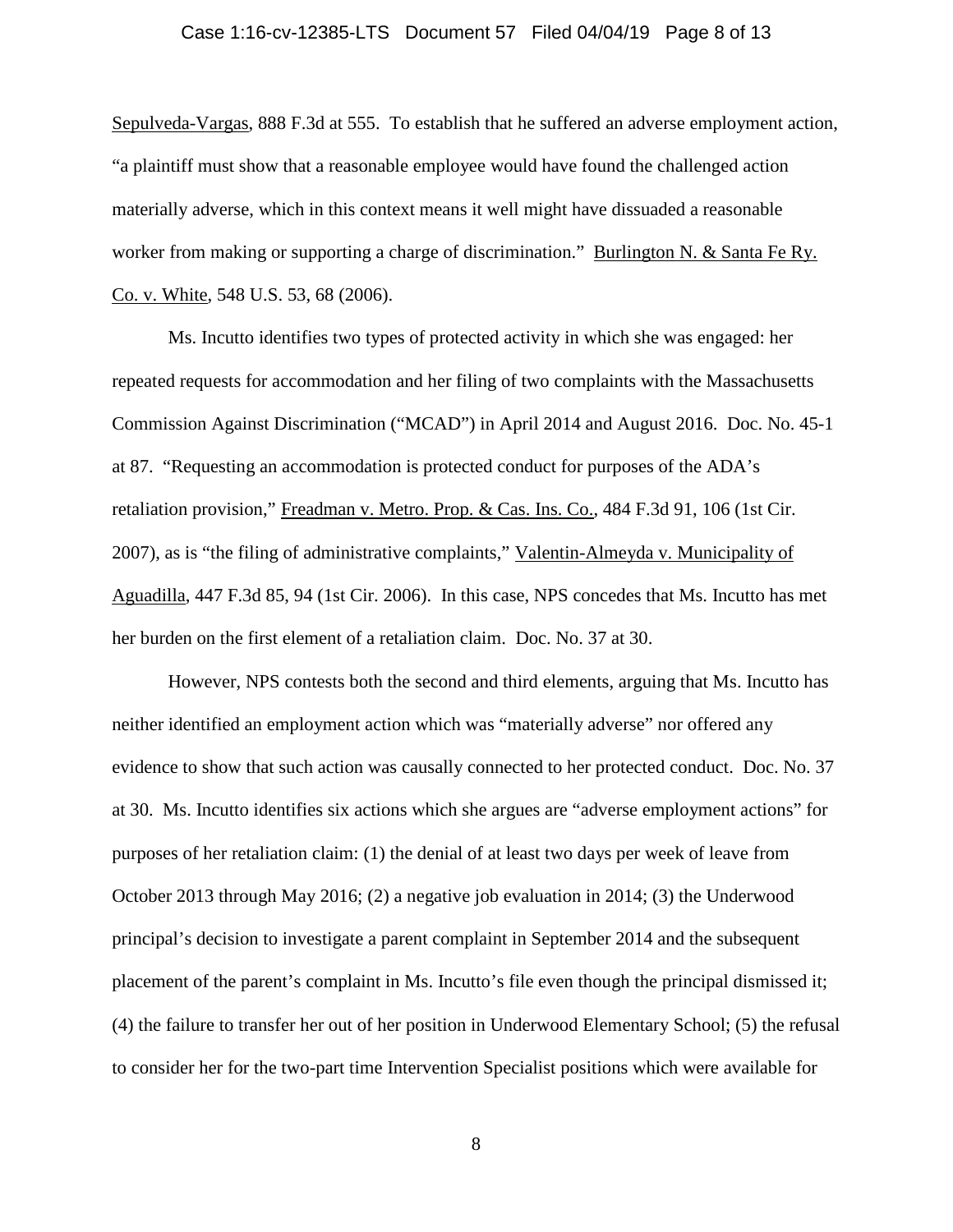### Case 1:16-cv-12385-LTS Document 57 Filed 04/04/19 Page 9 of 13

the 2016-17 school year; and (6) the assignment to a full-time fourth grade position for the 2016- 17 school year. [Doc. No. 48 at 30-31.](https://ecf.mad.uscourts.gov/doc1/09519079296?page=30) The Court considers each in turn to determine whether there is a genuine dispute of material fact as to first, whether "a reasonable employee would have found the challenged action materially adverse," Burlington N., 548 U.S. at 68, and second, whether "there was a causal connection between the adverse employment action and the [protected] conduct." Sepulveda-Vargas, 888 F.3d at 555.

### A. Denial of Leave

To the extent that Ms. Incutto alleges that the failure to provide her with at least two days of leave after October 2013 was retaliation for requesting such leave, she is simply repackaging her failure to accommodate claim into a retaliation claim. This she may not do.<sup>[6](#page-8-0)</sup>

#### B. Negative Job Evaluation

Ms. Incutto filed an MCAD complaint in April 2014. [Doc. No. 45-](https://ecf.mad.uscourts.gov/doc1/09519076023)1 at 87. In June 2014, the principal of Underwood "gave Incutto a negative job evaluation . . . in which she criticized Incutto for 'having a different learning experience' in her classroom and for her 'personal illness challenges that have caused Ms. Incutto to miss over 35 days of school." Doc. No. 45 ¶ 62A.

<span id="page-8-0"></span> <sup>6</sup> See, e.g., Gomez v. Laidlaw Transit, Inc., 455 F. Supp. 2d 81, 90 (D. Conn. 2006) ("To the extent plaintiff claims that defendant's ongoing failure to accommodate her after May 16, 2003 constituted retaliation, this claim is also insufficient as a matter of law. Requesting accommodation inevitably carries the possibility that the employer will not honor the request. If the prospect that an employer might not honor the request would deter a reasonable employee from even making the request, reasonable employees would not request accommodation. For this reason, a failure to accommodate cannot constitute retaliation for an employee's request for accommodation."); Missick v. City of New York, 707 F. Supp. 2d 336, 356–57 (E.D.N.Y. 2010) ("Defendants' alleged failure to accommodate [the plaintiff's] disability subsequent to an ADA . . . protected request cannot be bootstrapped into a viable disability retaliation claim."); Snowden v. Trustees of Columbia Univ., No. 12 CIV. 3095 GBD, 2014 WL 1274514, at \*6 (S.D.N.Y. Mar. 26, 2014), aff'd, 612 F. App'x 7 (2d Cir. 2015) ("[A]ny activity comprising Plaintiff's primary failure-to-accommodate claim, such as the submission of a reasonable accommodation request form or participation in the post-request interactive process, cannot also constitute protected activity such as that required to form the basis of a retaliation claim.").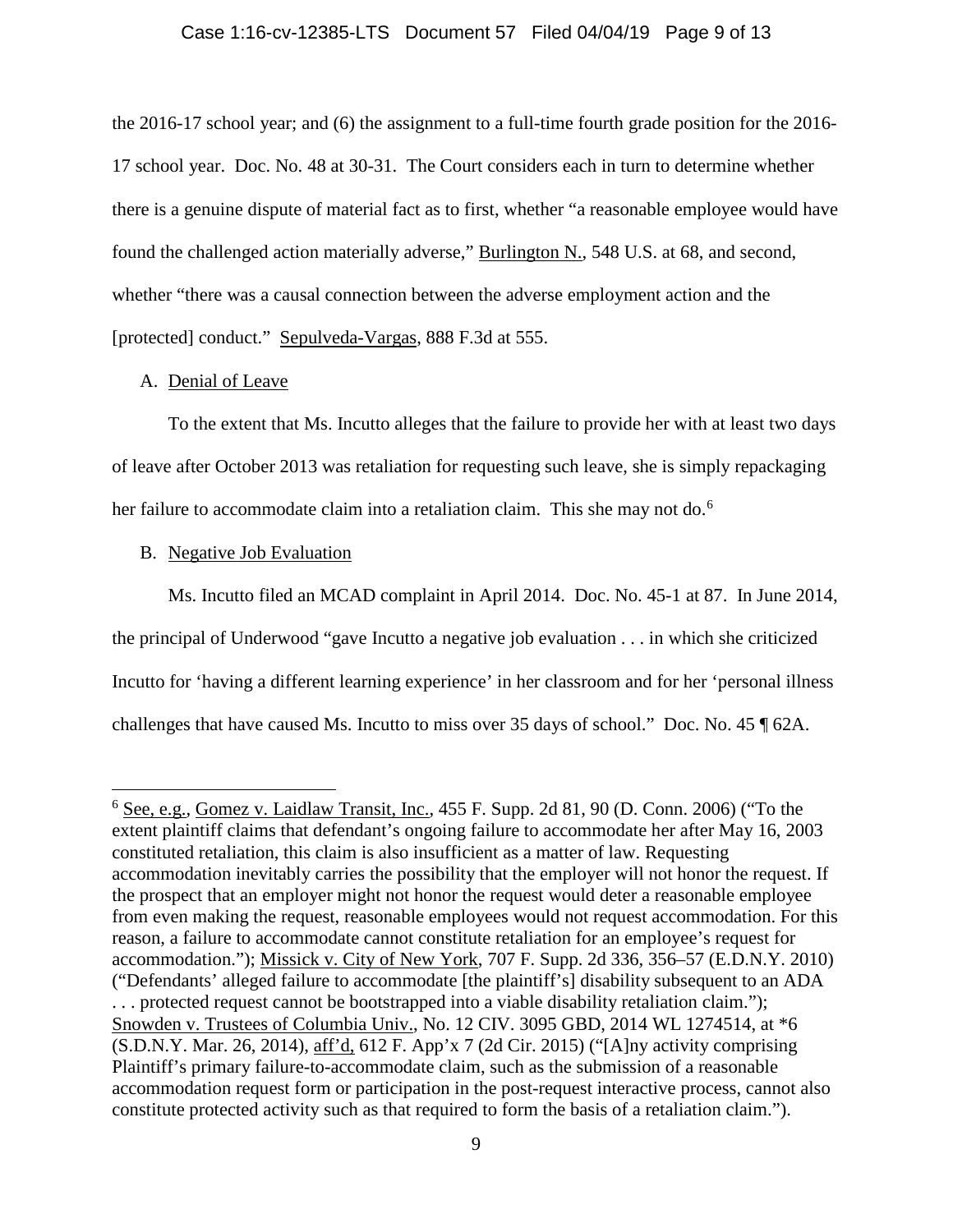#### Case 1:16-cv-12385-LTS Document 57 Filed 04/04/19 Page 10 of 13

NPS disputes Ms. Incutto's assertion that this evaluation was in fact negative. Indeed, the job evaluation does have some positive comments about Ms. Incutto—such as the fact that she made "significant progress" toward student learning goals and that she "met" her professional practice goals. Doc. No. 45-1 at 71. However, other parts of the evaluation could fairly be read as negative comments about Ms. Incutto's performance, including the statement that "very different learning experiences were observed" among kindergarten classrooms and the recommendation that Ms. Incutto "participate in peer observations and follow up discussions" with other kindergarten teachers. Whether "a reasonable employee would have found the [evaluation] materially adverse," Burlington N., 548 U.S. at 68, is therefore a question of fact properly resolved at trial.

Additionally, both the temporal proximity between Ms. Incutto's April 2014 MCAD filing and the inclusion in the evaluation of the statement about her illness causing her to miss over 35 days of school provides some evidence that "there was a causal connection between the [negative evaluation] and the [protected] conduct." Sepulveda-Vargas, 888 F.3d at 555. Accordingly, a genuine dispute of material fact exists as to whether NPS retaliated against Ms. Incutto by issuing the June 2014 job evaluation.

### C. Investigation of the Parent Complaint

In September 2014, though Ms. Incutto was on full-time leave, the principal of Underwood emailed her to set up a meeting to investigate a parent complaint. Doc. No. 45-1 at 87. The principal was aware that Ms. Incutto had experienced difficulties with the parent and student during the previous school year, but "the letter raised new issues that Principal Smith had not previously been aware of concerning Plaintiff's conduct or interaction with the parents." Doc. No. 45 ¶ 57. The meeting was attended by Ms. Incutto, her attorney, and her union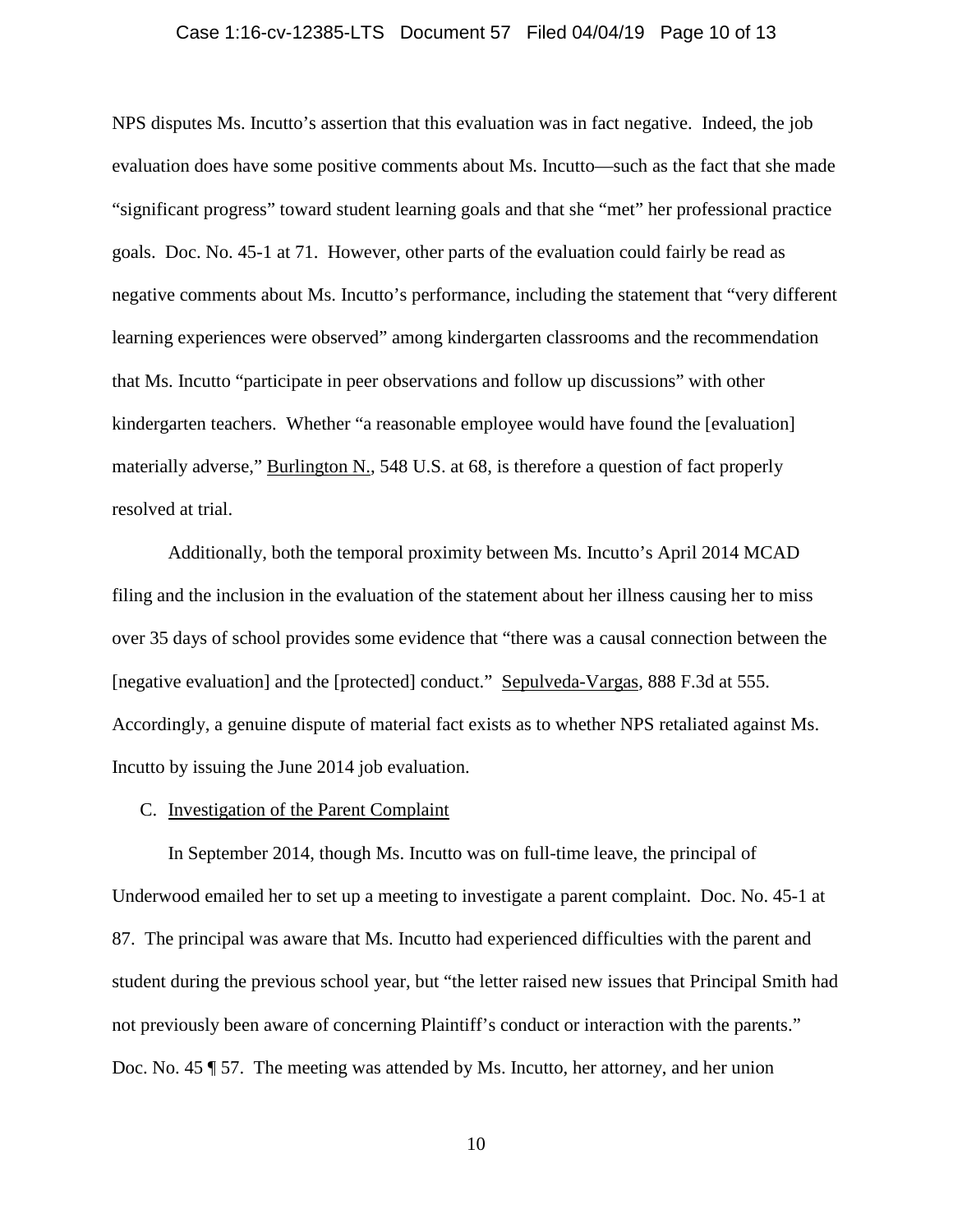#### Case 1:16-cv-12385-LTS Document 57 Filed 04/04/19 Page 11 of 13

representatives. Doc. No. 45-1 at 87. After the meeting, Ms. Incutto "provided additional documentation to Principal Smith to support her position that she acted appropriately and that parents were difficult and not presenting the facts accurately." Doc. No. 45 ¶ 60. The investigation was closed, and there is no evidence of any disciplinary action taken against Ms. Incutto based on the parent complaint.

Based on the facts in the record, Principal Smith's investigation of the parent complaint cannot properly be considered an adverse employment action. It would not be reasonable for an employee to find such action "materially adverse," especially in light of the fact that no disciplinary action was ever taken. Ms. Incutto was simply invited to attend a meeting to discuss the complaint and then to submit additional documentation regarding the incident. Though Ms. Incutto alleges that the letter was not taken out of her employment file until litigation in this matter, id. ¶ 61, she provides no facts upon which a jury could conclude that the late removal of the complaint was "materially adverse." Without evidence that any potential employers saw the file or that it in some other way may have harmed her, its inclusion in her file until litigation cannot form the basis of an adverse employment action.

#### D. Failure to Transfer Out of Underwood

Like the denial of leave, to the extent Ms. Incutto asserts that she requested a reasonable accommodation in the form of a transfer out of Underwood, it is simply another repackaging of the failure-to-accommodate claim. To the extent Ms. Incutto asserts that the failure to transfer her was not a failure to accommodate her disability but was rather a form of retaliation for her prior protected conduct, she has not provided sufficient evidence from which a jury could conclude that the failure to transfer her in this case was "materially adverse." A denial of transfer may in some cases constitute an adverse employment action for a retaliation claim.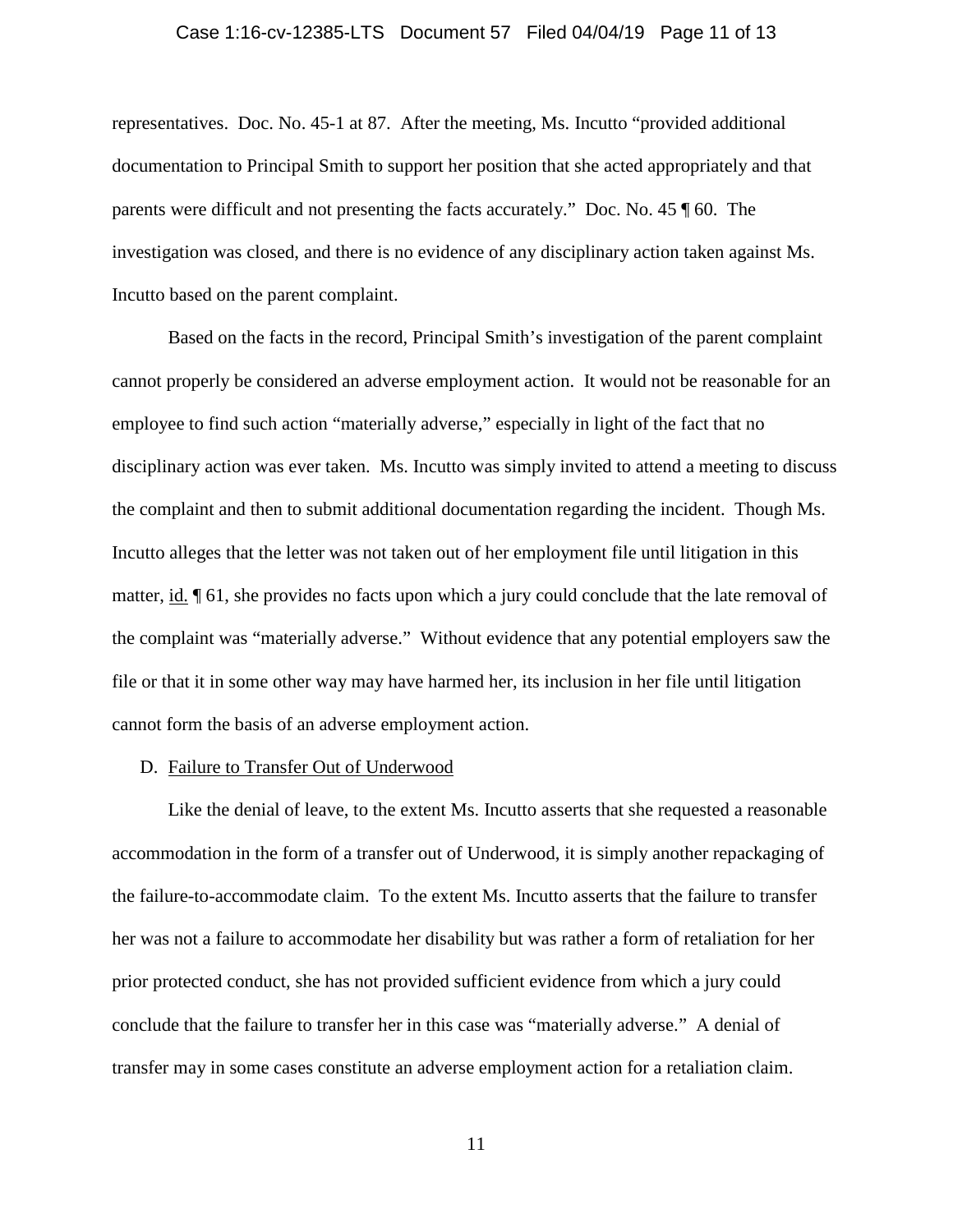#### Case 1:16-cv-12385-LTS Document 57 Filed 04/04/19 Page 12 of 13

However, in this case, Ms. Incutto has not set forth evidence about the rate at which teacher transfers were generally approved, whether there was availability at the other schools and grade levels to which she requested a transfer, or other facts from which a jury could conclude that NPS's denial of her requests to transfer was either materially adverse or causally related to her protected conduct. Therefore, on the record before the Court, no reasonable jury could find that NPS retaliated against Ms. Incutto by refusing to transfer her out of Underwood.

#### E. Refusal to Consider Ms. Incutto for the Intervention Specialist Positions

Ms. Incutto also asserts that NPS refused to consider her for two part-time Intervention Specialist positions which were available for the 2016-17 school year, though she asked on multiple occasions to be considered for such positions. [Doc. No. 45-2 at 3-4.](https://ecf.mad.uscourts.gov/doc1/09519076025?page=3) Ms. Incutto asserts that she met the "Required Qualifications" as well as many of the "Desired Qualifications" of the position and that she had experience in a similar position before she was hired at NPS. Id. at 4. Ms. Incutto has set forth sufficient facts to defeat summary judgment on questions of whether NPS in fact refused to consider her for these positions, whether any failure to do so was "materially adverse," and whether the failure was causally connected to her protected activity.

#### F. Assignment to Fourth-Grade Position

Finally, Ms. Incutto asserts that the fact that NPS assigned her to a fourth-grade position for the 2016-17 school year was an adverse employment action taken in retaliation for her previous protected conduct. Ms. Incutto has submitted evidence that there were two part-time Intervention Specialist positions and one kindergarten position available for the 2016-17 school year. Ms. Incutto argues that assignment to fourth-grade was materially adverse both because she had never taught fourth-grade before and doing so for the first time would require substantial work and effort, and because she specifically requested any Intervention Specialist, kindergarten,